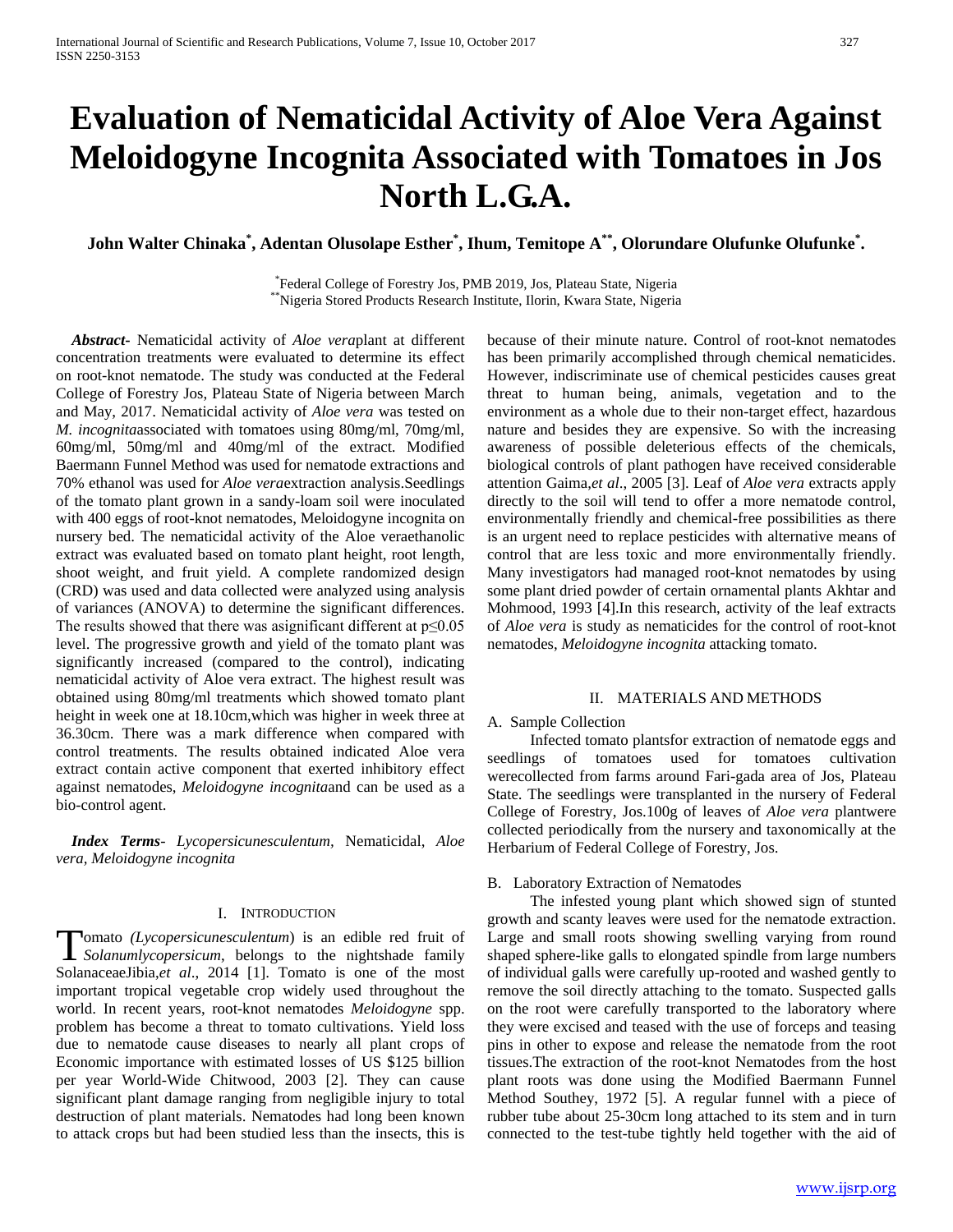masking tape was constructed. The setup was kept in an upright position using a table stand with small regular holes and filled with distilled water to the brim of the funnel's stem. Cotton wools was placed in the funnel to assume the shape of the funnel so that the water slightly covered the wool before the teased root samples for the extraction to be place on the wool and then cover with water to prevent the samples from drying. The set-up was then allowed to stand for 24 hours. The juvenile Nematodes being very active readily passed through the cotton wool down the funnel stem and were collected at the bottom of the test-tube. The test-tubes were then carefully removed and their contents were centrifuged at 2000 RPM (Revolution per minute) for five (5) minutes in other to concentrate the nematode juveniles in the test-tubes which were then taken for examinations, four hundred (400) total number of nematode were estimated in the each testtubes used.

### C. Identification of Nematodes

 Suspension of nematode extract was centrifuged at 200rpm, the residue in the test-tube of extracted nematode was dropped unto a grease-free microscopic glass slide and covered with a cover slip, then viewed under a compound microscope at low power magnification (x10) and high power magnifying lens (x40) and identify using identification aid.

#### D. Preparation of the Plant Material

 The leaf extracts was prepare from fresh and healthy *Aloe vera*plant, they were cut vertically. The plants then dried at room temperature and pulverized using mortar, along with pestle and sieved into powder; using 60 mesh screensVats,*et al*., 1995 [6]. The powdered leaves were soaked in 70% ethanol and was left to stand for 72 hours (3days) and then filtered using Whatman's filter paper No. 3Ogundare, 2007 [7]. Water was allowed to evaporate from the filtrate using hot plates at a temperature of 50°c suitable for even evaporation while still maintaining the active components within the filtrates especially the heat labile ones. The resultant powdered extracts were collected and then used for the nematicidal tests. Different concentrations of the leave Extracts were prepared by dissolving variable concentration of the extracts in distilled water as follows:

- 1. 0.8g of *Aloe vera*to 10ml of distilled water
- $0.8g$  in  $10ml = 0.08g/ml$  $=80$ mg/ml 2. 0.7g of *Aloe vera*to 10ml of distilled water  $0.7g$  in  $10ml = 0.07g/ml$  $= 70$ mg/ml 3. 0.6g of *Aloe vera*to 10ml of distilled water  $0.6g$  in  $10ml = 0.06g/ml$  $= 60$ mg/ml 4. 0.5g of *Aloe vera*to 10ml of distilled water  $0.5g$  in  $10mI = 0.50mg/ml$  $=50$ mg/ml 5. 0.4g of *Aloe vera*to 10ml of distilled water  $0.4g$  in  $10ml = 0.04g/ml$ 
	- $= 40$ ml/ml

E. Planting of Tomato and Determination of Nematicidal Activity

 Two weeks old seedlings of tomato planted obtained from Faringada was transplanted in nursery of Federal College of Forestry in six different pots containing sterilized loamy soil. Three blocks in area of about  $300m<sup>2</sup>$  partitioned into five (5) plots with 1m alley each in-between plots and blocks, was prepared, this was done to avoid treatments interaction. Each plot was  $50m<sup>2</sup>$  for one treatment between the tested nematicidal extract. Four hundred (400) total numbers of the estimated nematode were thoroughly mixed with the plots soil to which the transplanted tomatoes was planted. Various concentrations  $(80mg/ml, 70mg/ml, 60mg/ml, 50mg/ml, 40mg/ml, 60mg/ml,$ extractwere applied by bare surface placement at 3cm into the soil and 1cm away from the tomato plant after 21days of nematode inoculation. 5milliliters (5ml) each of the concentrations was applied per plant and the plants were watered regularlyJibia,*et al*., 2014 [1]. Tomato plants that were treated with water only served as the control. Each treatment was replicated four (4) times and laid out in a randomized complete design. Plant height, fruit yield, shoot weight and root length at final harvest were recorded. The growing plant in each plots were examined at intervals of three weeks for three mouth.

#### III. PARAMETERS

# A. Plant Height (cm)

 The plant height were obtained by taking measurement (cm) of plant height in each plot in the nursery using a measuring tape. The data were recorded at interval of two (3) weeks in three (3) replicates.

B. Root Length (cm)

 The root lengths were obtained by taking measurement (cm) of root length in each plot in the nursery using a measuring tape. The data were recorded at interval of two (3) weeks in three (3) replicates.

C. Shoot Weight (g)

 The shoot weights was obtained using the weighing balance in which the shoot was un-plucked and weighed. The data obtained were recorded at interval of two (3) weeks in three (3) replicates.

# D.Fruit Yield of Plant

 The plant yields were obtained by counted with hand fruit yield within each plots in the field. Data obtained were recorded at interval of two (3) weeks in three (3) replicates.

# IV. DATA ANALYSIS

 Data collected were analyzed using analysis of variance, ANOVA to determine the significant difference between the concentrations of the *Aloe vera* plant extract and mean separation were made using Duncan multiple ratio test, DMRT.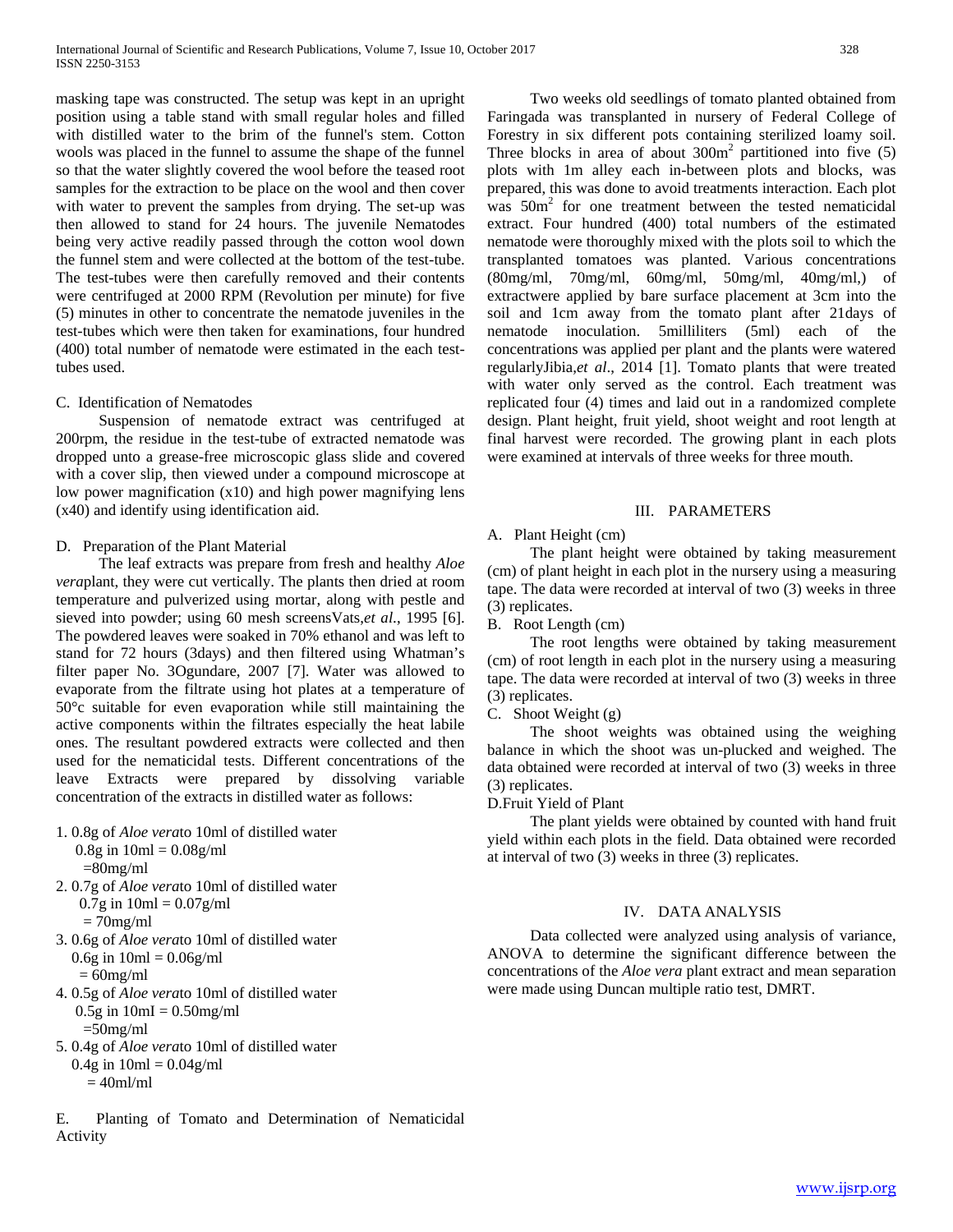## A. Results

# V. RESULTS AND DISCUSSION

# **Table 1: Identification of nematodes**

| Nematode              | Microscopic Features                                                          |
|-----------------------|-------------------------------------------------------------------------------|
|                       |                                                                               |
| Juvenile              | Head not offset with truncated cone shape when viewed<br>laterally.<br>۰      |
|                       |                                                                               |
|                       | Stylet knob is prominent and rounded.                                         |
|                       |                                                                               |
| Adult male nematode   | The head is not offset with a high truncate cone shape.                       |
|                       | The head cap is clearly annulated.<br>۰                                       |
|                       | The head cap is with stepped outline in lateral view.                         |
|                       |                                                                               |
|                       | Annule number behind head cap very variable usually 1-3 on sub-<br>۰          |
|                       | lateral head sector.                                                          |
|                       | Conus of stylet longer than shaft.<br>$\overline{\phantom{a}}$                |
|                       | Stylet knob is prominent usually of greater width than length with<br>-       |
|                       | flat concave or toothed anterior.                                             |
|                       |                                                                               |
| female Adult nematode | The body is spherical with projecting neck.<br>-                              |
|                       | Head with 2 or 3 annule behind the head cap.<br>-                             |
|                       | The cuticle thickening at base of relaxed stylet.<br>$\overline{\phantom{0}}$ |
|                       | Stylet knobs are drawn out laterally.                                         |
|                       | Dorsal arch is high and rounded.<br>۰                                         |
|                       |                                                                               |
|                       |                                                                               |

# **Table 2: Evaluation of Nematicidal effect of Aloe vera extract base on tomato length**

| Treatment (mg/ml) | Plant height (cm)   |                    |                     |
|-------------------|---------------------|--------------------|---------------------|
|                   | Week 3              | Week6              | Week 9              |
| 80                | $18.10^{a}$         | $21.00^a$          | $36.30^{a}$         |
| 70                | 13.00 <sup>b</sup>  | $20.10^a$          | $34.10^{a}$         |
| 60                | $12.20^{b}$         | 17.00 <sup>b</sup> | 29.00 <sup>b</sup>  |
| 50                | 10.00 <sup>bc</sup> | $15.33^{b}$        | 27.00 <sup>bc</sup> |
| 40                | 8.00 <sup>c</sup>   | 11.00 <sup>c</sup> | 23.40 <sup>cd</sup> |
| <b>Control</b>    | 7.00 <sup>c</sup>   | 10.00 <sup>c</sup> | $22.00^e$           |
| $SE_{\pm}$        | 1.00                | 0.79               | 1.41                |

Mean followed by the same superscript in a column are not significantly different from each other.

| Table 3: Evaluation of Nematicidal effect of Aloe vera extract base on tomato root length |  |  |  |  |  |  |
|-------------------------------------------------------------------------------------------|--|--|--|--|--|--|
|-------------------------------------------------------------------------------------------|--|--|--|--|--|--|

| Treatment (mg/ml) | Root length (cm)   |                    |                      |
|-------------------|--------------------|--------------------|----------------------|
|                   | Week 3             | Week 6             | Week 9               |
| 80                | $9.00^{\rm a}$     | $11.00^a$          | $22.20^a$            |
| 70                | 5.10 <sup>b</sup>  | 8.00 <sup>b</sup>  | 20.00 <sup>ab</sup>  |
| 60                | $4.10^{bc}$        | 5.40 <sup>c</sup>  | 18.00 <sup>bc</sup>  |
| 50                | 2.00 <sup>cd</sup> | 4.30 <sup>cd</sup> | 17.00 <sup>bcd</sup> |
| 40                | 2.00 <sup>cd</sup> | 3.00 <sup>cd</sup> | 15.30 <sup>cd</sup>  |
| <b>Control</b>    | 1.27 <sup>d</sup>  | 2.00 <sup>d</sup>  | 14.10 <sup>d</sup>   |
| $SE_{\pm}$        | 0.67               | 0.82               | 0.94                 |

Mean followed by the same superscript in a column are not significantly different from each other.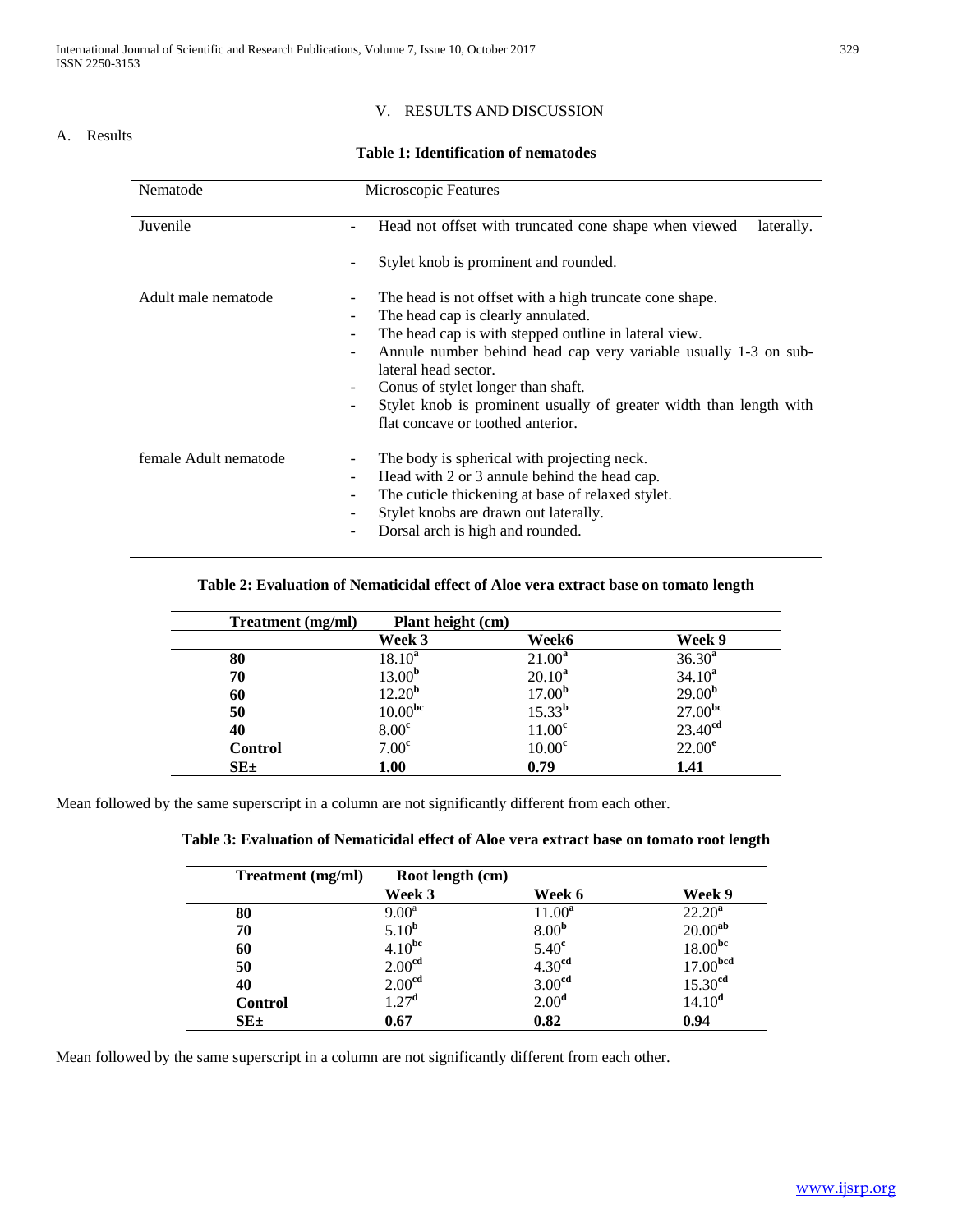| Treatment (mg/ml) | Shoot weight $(g)$ |                    |                 |
|-------------------|--------------------|--------------------|-----------------|
|                   | Week 3             | Week 6             | Week 9          |
| 80                | $12.40^a$          | $18.70^a$          | $29.20^a$       |
| 70                | 9.21 <sup>b</sup>  | $15.50^{b}$        | $24.60^{b}$     |
| 60                | 6.11 <sup>c</sup>  | $11.22^{\rm c}$    | $20.40^{\circ}$ |
| 50                | $6.12^{\text{c}}$  | 11.21 <sup>c</sup> | $20.30^{\circ}$ |
| 40                | $6.11^{\circ}$     | $11.11^c$          | $20.30^{\circ}$ |
| Control           | 2.17 <sup>d</sup>  | $5.13^{d}$         | $11.30^d$       |
| $SE_{\pm}$        | 0.02               | 0.34               | 0.06            |

**Table 4: Evaluation of Nematicidal effect of Aloe vera extract base on tomato shoot weight**

Mean followed by the same superscript in a column are not significantly different from each other.

**Table 5: Evaluation of Nematicidal effect of Aloe vera extract base on tomato yield**

| Treatment (mg/ml) | <b>Fruit Yield</b> |                     |                     |
|-------------------|--------------------|---------------------|---------------------|
|                   | Week 3             | Week 6              | Week 9              |
| 80                | 6.00 <sup>a</sup>  | $16.00^{\rm a}$     | $27.00^a$           |
| 70                | 4.00 <sup>ab</sup> | $14.00^{ab}$        | $24.00^{ab}$        |
| 60                | 4.00 <sup>ab</sup> | $14.00^{ab}$        | $24.00^{ab}$        |
| 50                | 3.00 <sup>ab</sup> | 13.00 <sup>ab</sup> | 23.00 <sup>ab</sup> |
| 40                | 2.00 <sup>b</sup>  | 12.00 <sup>b</sup>  | 22.00 <sup>b</sup>  |
| <b>Control</b>    | 6.00 <sup>a</sup>  | $16.00^a$           | $26.00^a$           |
| $SE_{\pm}$        | 1.00               | 1.00                | 1.00                |

Mean followed by the same superscript in a column are not significantly different from each other.

# B. Discussion

 Poor yield of tomato has been attributed to nematode diseasesStone,*et al*., 2000 [8] and tomato plants are highly susceptible to *Meloidogyne incognita*Agbenin,*et al*., 2004 [9].The result on Table 1 showed that *Meloidogyne incognita* identify has distinctive features such as head not offset with truncated cone shape, stylet knob prominent and round, conus of stylet longer than shaft. Similar report been made by Orton Williams, 1973 [10] showed *M. incognita* body is spherical with projecting neck, in lateral view, stylet knob are drawn out, the head is clearly annulated, conus of stylet is longer than shaft. The increase in plants parameters such as the plant height, root length, fruit yield and shoot weight shown in Table 2, 3,4 and 5 suggests that the ethanolic extracts of *Aloe vera* used in this work have potential nematicidal effect on the root knot nematodes (*Meloidogyne incognita)*.Jibia,*et al*. 2014 [1] reported that the test plant extracts of *A*. *indica*leaf, *C*. *annuum*fruit, *Z*. *officinale*rhizome, *P*. *biglobosa*seed on the micro plots suppressed the population root knot nematodesin tomato. The extent of nematode population reduction was dependent on the rate of application of different concentration of the extracts and time of exposure, inhibition of of*M.incognita* reproduction resulted in significant improvement in the tomato growth parameters and yield, a similar report by (Alam, 1991 [11]; Ramesh,*et al*., 2008 [12] that plant powder treated plant showed increased plant growth parameters and yield and may be due to an additive effect of nutrients produced.It was also earlier reported by Adegbite, 2003 [13], Adegbite and Adesiyan, 2005 [14], Ranjitsingh,*et al.,*2009 [15] and Umar, 2013 [16] that botanical extract that contained alkaloids, saponins and flavonoids either singly or in combination inhibited of *Meloidogyne* spp. In a related work Ferreira,*et al*., 2013 [17] reported that aqueous extracts of *zinnia peruviana* and *Wedelia* species inhibited *Meloidogyne incognita* when compare to the control by 92.72% and 97.48% respectively. Khan,*et al*., 2008 [18] reported that extracts of some plants such as onion, garlic, tobacco, cloves and chill were effective against *M. incognita*  larvae and caused mortality of juveniles between 82-100%. The ready availability of the organic materials used in this study, its effects on nematode population, plant growth and yield suggest the need for additional studies in the field to evaluate the efficacy and economics for it use in nematode management. It was established in this work that soil treated with the ethanolic extracts had higher reduction in the population of *M*. *incognita*, which is opposed to that of control experiment in which untreated plants shows significance difference  $(p > 0.005)$  with an increased poor fruit set up and swollen root galls. Abulusoro, 2004 [19] reported that the susceptibility in tomato plants infected with root-knot nematodes (*Meloidogyne*spp.,) show stunted growth, yield loss and conspicuous root galls, but a number of plants are thought to contain biologically active ingredients which when applied in the soil reduced the incidence of plant parasitic nematodes.The responses to pesticide treatment were not compared directly with the results obtained from extract of *Aloe vera* plant tested, because this material showed promising outcome.

# VI. CONCLUSION

 The results obtained showed the nematicidal content of the extracts inhibited nematodes. The effect of the different extracts of the botanical on the performance of tomato was